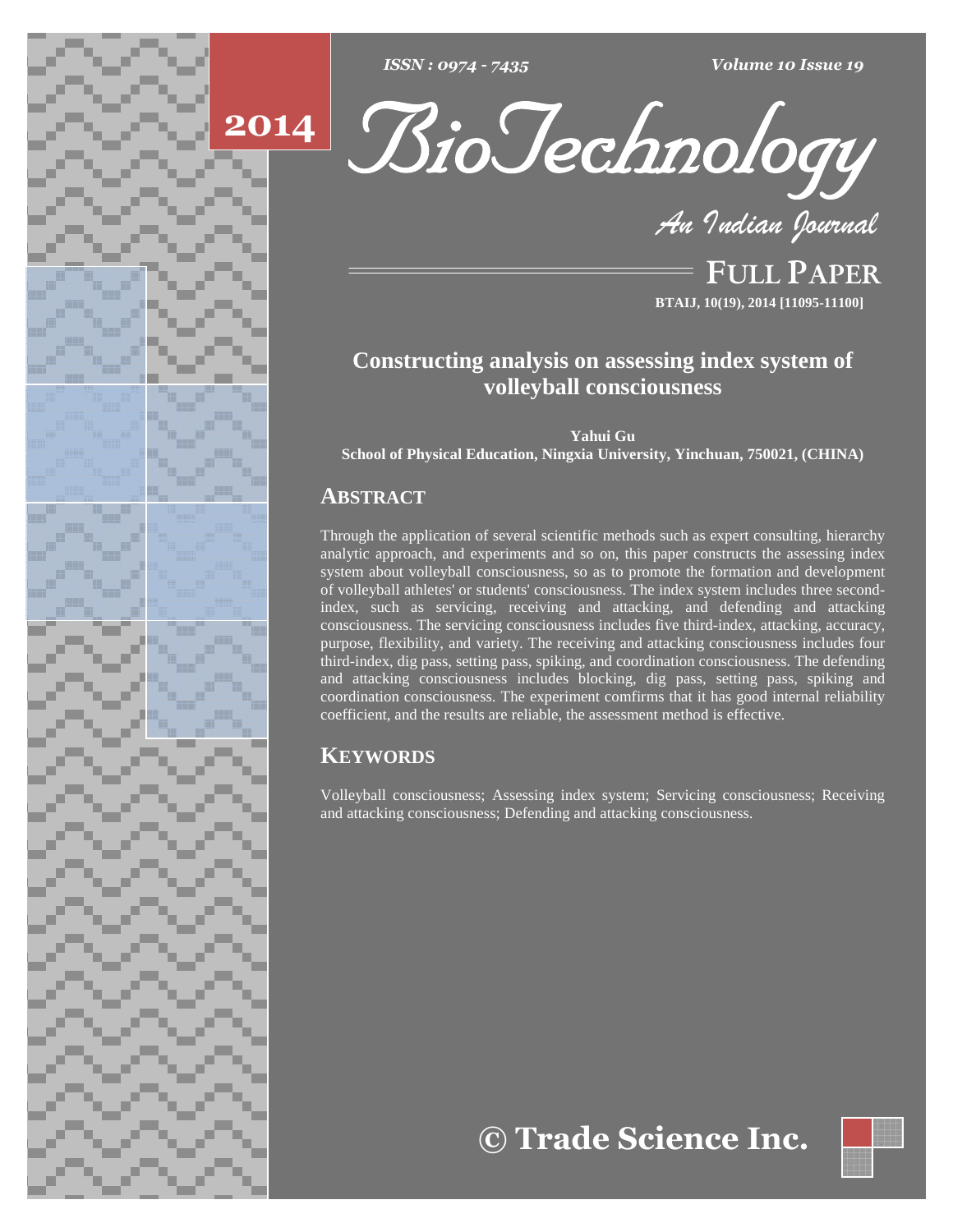#### **INTRODUCTION**

Volleyball consciousness is the subjective response produced during the brain's positive thinking process towards the objective regularity of volleyball in the volleyball practice activities that players are engaged in. It is the essence of volleyball which can predict, choose and dominate in guiding players to play correctly on the courts. In addition, it helps position, select, regulate and magnify the skills and tactics movement which plays an important role in the application and<br>development of volleyball skills and tactics.<br>The formation of volleyball consciousness has its ow development of volleyball skills and tactics.

The formation of volleyball consciousness has its own objective regularity in which the "volleyball consciousness assessment", a feedback mechanism, is rather vital to the formation and development volleyball consciousness current researches are mainly focusing on the concepts, classifications and training ways of volleyball consciousness and there is few studies focusing on the assessment of volleyball consciousness. Therefore, it is of both theoretical and practical meanings to deal with the key issues and difficult problems existing in volleyball teaching and training by establishing a comparatively objective and quantitative assessing index system, avoiding the single experimental and judgemental assessment, so as to improve the formation and development of players' volleyball consciousness as well as the formation of self-assessment system of them.

## **RESEARCH METHODOLOGY**

The research methodologies adopted here in this study include literature review, expert consultation, analytic hierarchy method, experimental method and statistical analysis.

#### **Literature review**

According to the requirements of research goals and the contents, the author reviewed the related journals and books of this research to know more about the relative research front of this topic.

#### **Expert consultation**

According to the tasks and requirements of this research, it was determined to employ two circles of expert consultation. In the first circle, the author designed and issued the questionnaires on assessing index system of volleyball consciousness to experts to filter the index. As to the second circle, it was estimated that a total of 12 questionnaires were issued and the valid response rate is 100% (12 of 12 is returned). Experts and scholars have made assessment to this system from the four aspects including rationality, significance, comparability as well as feasibility to preliminarily establish the assessing index system of volleyball consciousness. TABLE 1shows the distribution of professions, professionals titles and education. TABLE 2 shows the distribution of years of professional work

| <b>Professions, Professional</b><br><b>Titles and Education</b> | <b>Professions:</b> |         |        | <b>Professional titles</b> | <b>Education</b><br>Postgraduate: |                          | <b>Total</b> |
|-----------------------------------------------------------------|---------------------|---------|--------|----------------------------|-----------------------------------|--------------------------|--------------|
| <b>Number</b>                                                   | <b>Teachers</b>     | coaches | Senior | Sub-<br>senior             | Undergraduate                     | <b>College</b><br>degree |              |
| <b>Percentage</b>                                               |                     |         |        |                            |                                   |                          |              |
| $(100\%)$                                                       | 50                  | 50      | 41.7   | 58.3                       | 58.3                              | 16.7                     | 100          |

#### **TABLE 1 : Distribution of professions, professionals titles and education**

| TABLE 2 : Distribution of years of professional work |  |  |  |
|------------------------------------------------------|--|--|--|
|------------------------------------------------------|--|--|--|

| Age groups        | 15-20 | 21-25 | $26 - 30$ | 31-35 | 36-40 | <b>Total</b>   |
|-------------------|-------|-------|-----------|-------|-------|----------------|
| Number            |       |       |           | ∽     |       | $\overline{ }$ |
| Percentage<br>(%) | 25    | 33.3  | 8.3       | 16.7  | 16.7  | 100            |

## **The analytic hierarchy process**

On the basis of the expert consultation, establishing the assessing index system of volleyball consciousness to construct pairwise judgment matrix for two circles of expert evaluation. Next is to calculate the characteristic roots and characteristic vectors of the judgment matrix to order in single level and whole system as well as carry outthe consistency check of these figures.

#### **Experimental method**

12 students from 2005 specialized volleyball class of Physical Education Institute of Xuzhou Normal University are divided into A and B two groups in which Group A is the observation group and Group B is the control group. During the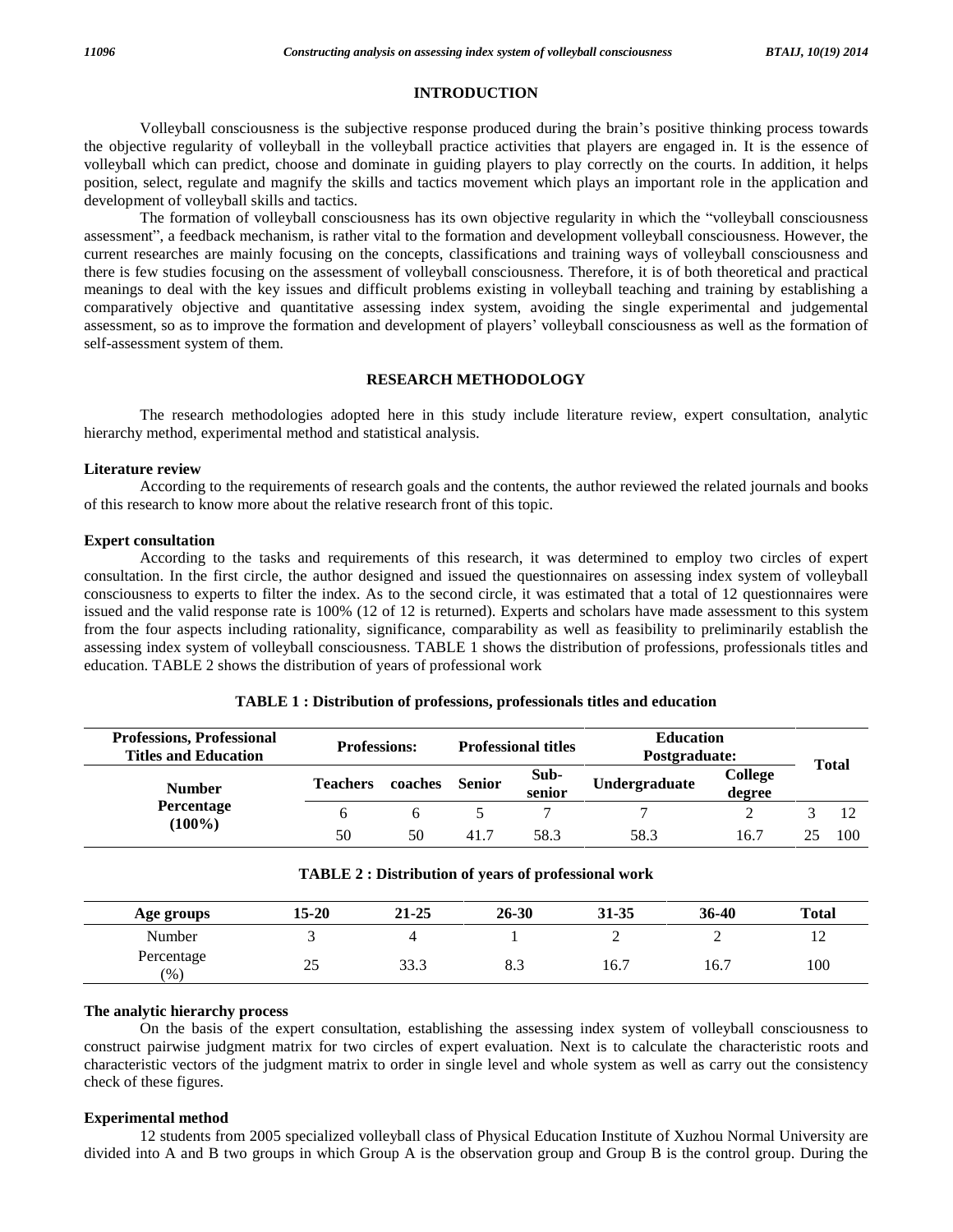period from April to May in 2009, three teaching matches were organized to between A and B groups. Then the eight experts made assessments on the volleyball consciousness showed by Group A on the basis of the assessing index system.

#### **Statistical analysis**

Making statistical processing on the collected data with SPSS software and gathering relative statistical data with the help of data operation in analytic hierarchy process.

#### **DISCUSSIONS AND ANALYSIS**

#### **Construction of assessing index system about volleyball consciousness**

The volleyball consciousness assessment refers to a process in which the evaluation personnel making evaluation and estimation, using scientific methods, of players' volleyball consciousness for some specific purposes in accordance with certain standards and procedures. The assessing index system about volleyball consciousness is a critical or overall measurement towards the changes of volleyball consciousness. The assessing index is a kind of variable, created by the actual problem, whose every change will lead to the changes of the assessment results of volleyball consciousness that can be valued by the same scale. If it is assumed that there are "n" variables, then the set of all assessment index will be the assessing index system about volleyball consciousness.

## **Selection principles of assessing index about volleyball consciousness**

To properly select the assessing index system of volleyball consciousness, the following principles are to be followed.

#### **(1)The principle of pertinence**

The characteristics of evaluation objects should be taken into consideration when selecting the assessing index of volleyball consciousness. The action effect is the external performance of consciousness and the assessment about volleyball consciousness indirectly reflects the consciousness level with the features of action's effectiveness and rationality under the guidance of assessing awareness.

#### **(2) The principle of representativeness**

In the process of selecting the assessing index of volleyball consciousness, there may be various factors that can reflect the evaluation objects' either positive or negative conditions from different levels. This research only selects the most representative and critical factors that can reflect the nature and structure of volleyball consciousness as the index.

#### **(3) The principle of adaptation**

The principle of adaptation has two meanings. On one hand, it means to reach the consistency between objectives and index so that the selected assessing index can reflect the features of all aspects of volleyball consciousness in a comprehensive way without anything missing. On the other hand, it means to ensure the relative independence of the index so as to avoid the overlapping of index effect in which different index repeatedly reflects the same feature.

#### **(4) The measurable principle**

In the process of selecting index, it is preferred to choose the definite index that is easier for quantitative evaluation. Even when it has to select indefinite index, it is preferred to choose the one that is easier for quantitative index too.

## **(5)The principle of objectivity**

When selecting the assessing index for volleyball consciousness, it is necessary to find out the objective assessing criterion for the index so as to eliminate or reduce the impacts of subjective factors like assessment personnel as many as possible.

## **(6) Comparability Principle**

Try to adopt the standardized or commonly used index for ease of horizontal comparison.

#### **The arrangement of assessing index system about volleyball consciousness**

The attacking and defending system of volleyball can be divided into servicing period, receiving period and the defending and attacking period according to the attacking and defending phases and links. Among them, the defending and attacking period can be further divided into the attacks including receiving spiking balls, blocking balls and other kinds of balls based on the nature of the volleyball with the spiking balls as the priority. Accordingly, the attacking period can be divided into dig pass, setting pass, spiking, and coordination links. The defending and attacking period can be divided into links including blocking, dig pass, setting pass, spiking and coordination. In this situation, the assessment on volleyball consciousness are distributed to the one of different periods and links.

In accordance with the principles of index selection, the assessing index system of volleyball consciousness has been blocked out with the expert consultation. This system, in overall, includes one first-index, three second-index and fourteen third-index.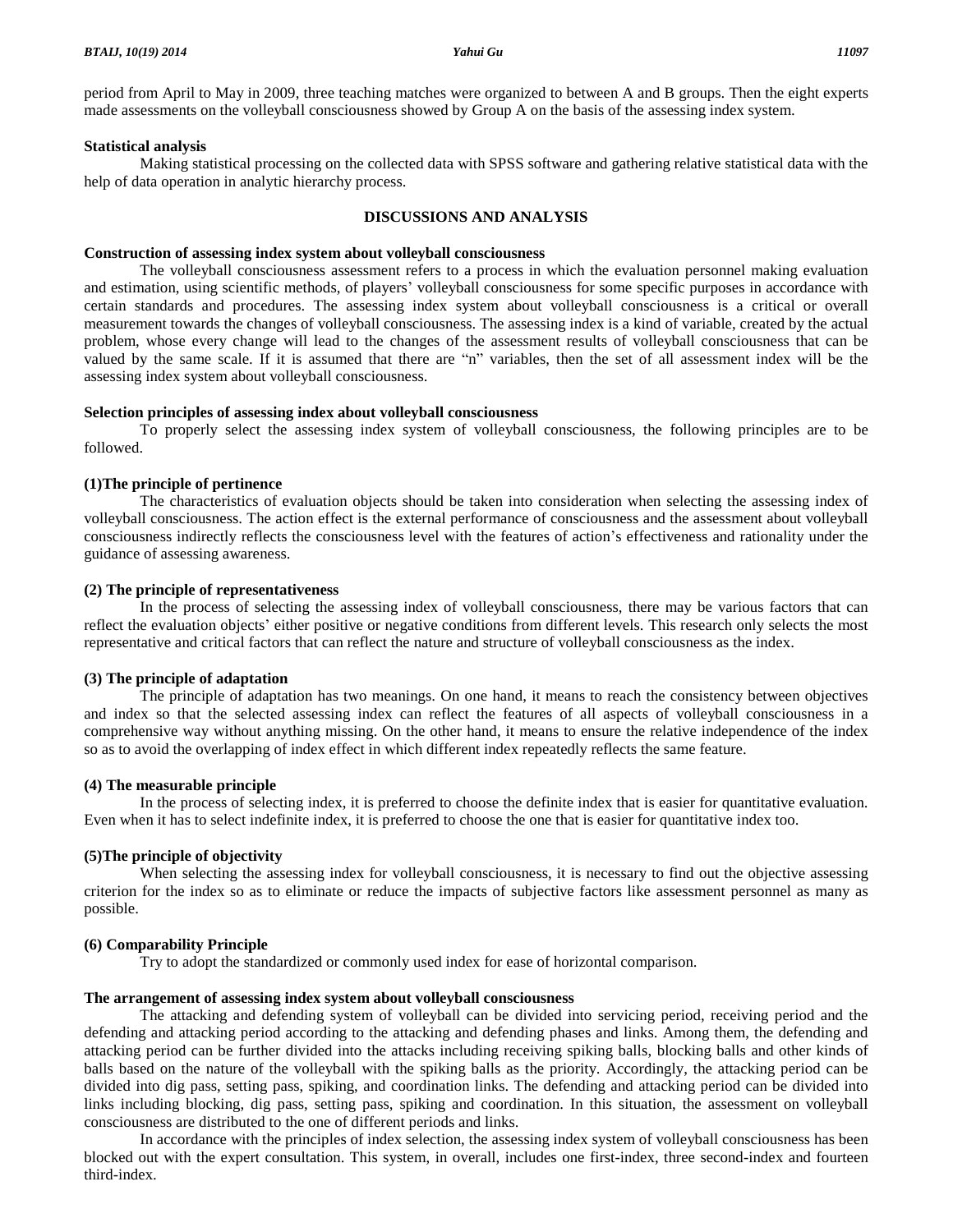The first-index includes three second-index which are servicing, receiving and attacking, and defending and attacking consciousness.

The servicing consciousness, covers five third-index such as attacking, accuracy, purpose (service area, neutral spot, service line and service objective), flexibility (noticing key time and tactical needs with flexibility), and variety (technical The servicing consciousness, covers fi<br>service line and service objective), flexibility<br>moves, the variety of volleyball's nature)

The receiving and attacking consciousness includes four third-index which are dig pass (predictability, accuracy and ability to control the speed and arc of volleyball according to the attacking tactics), setting pass (predictability, accuracy, hidden ability, flexibility and adaptability), spiking (aggressivity, accuracy and flexibility), and coordination consciousness (clear labor division, reasonable movement, follow-up protection, crossover, three dimensional offense and group<br>participation).<br>The defending and attacking consciousness includes five third-index which are blocking (obser participation).

first passer, second passer and blocker, the movement changes and combination block), dig pass (predictability, reasonable movement, accuracy with dig and pass, ability to control the speed and arc of volleyball according to the attacking tactics), setting pass(predictability, accuracy, hidden ability, flexibility and adaptability), spiking (aggressivity, accuracy and flexibility)and coordination (clear labor division, reasonable movement, follow-up protection, crossover, three dimensional offense and group participation) consciousness.



**Figure 1 : Index system of volleyball consciousness**

The results of the feasibility of this research has been shown in TABLE 3 according to the questionnaire survey to 12 experts. Seeing from the filtering and sorting results, the approval rates of all index are over 90%. Now the assessing index system with three second-index, fourteen third-index is preliminarily established.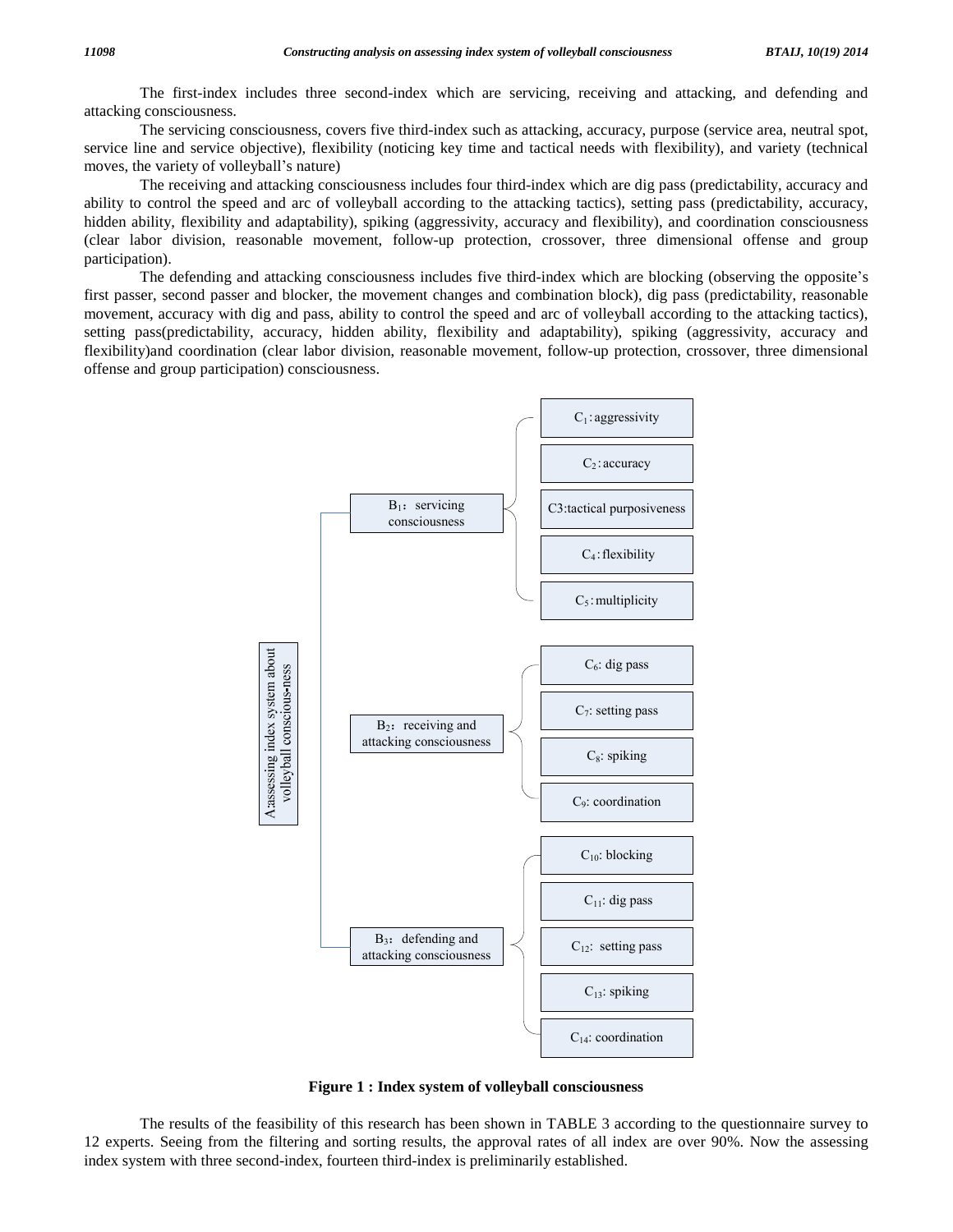| TABLE 3: Research on the feasibility of establishing the assessing index system about volleyball consciousness |  |
|----------------------------------------------------------------------------------------------------------------|--|
|                                                                                                                |  |

|                  | <b>Definitely feasible</b> | Feasible | <b>Less feasible</b> | <b>Infeasible</b> | Definitely infeasible |
|------------------|----------------------------|----------|----------------------|-------------------|-----------------------|
| Number( $n=12$ ) |                            |          |                      |                   |                       |
| Percentage(%)    |                            |          | 16.T                 |                   |                       |

#### **Establish assessing index system of volleyball system through analytic hierarchy method**

On the basis of the expert consultation, establishing the assessing index system of volleyball consciousness to construct pairwise judgment matrix for two circles of expert evaluation. Next is to calculate the characteristic roots and characteristic vectors of the judgment matrix to order in single level and whole system as well as carry outthe consistency check of these figures. The total level of sorting is seen in TABLE 4.

| <b>Level B</b><br>Level C | $B_1$<br>0.304 | B <sub>2</sub><br>0.467 | $B_3$<br>0.229 | Final rank of level C |
|---------------------------|----------------|-------------------------|----------------|-----------------------|
| $C_1$                     | 0.477          | $\Omega$                | $\theta$       | 0.145                 |
| C <sub>2</sub>            | 0.238          | 0                       | 0              | 0.072                 |
| $C_3$                     | 0.152          | 0                       | 0              | 0.046                 |
| $C_4$                     | 0.072          | 0                       | $\theta$       | 0.022                 |
| $C_5$                     | 0.061          | 0                       | 0              | 0.019                 |
| $C_6$                     | $\mathbf{0}$   | 0.390                   | 0              | 0.182                 |
| $C_7$                     | $\mathbf{0}$   | 0.206                   | 0              | 0.096                 |
| $C_8$                     | $\theta$       | 0.278                   | 0              | 0.130                 |
| $C_9$                     | $\mathbf{0}$   | 0.126                   | $\Omega$       | 0.059                 |
| $C_{10}$                  | $\theta$       | $\Omega$                | 0.296          | 0.068                 |
| $C_{11}$                  | $\mathbf{0}$   | 0                       | 0.206          | 0.047                 |
| $C_{12}$                  | $\mathbf{0}$   | 0                       | 0.171          | 0.039                 |
| $C_{13}$                  | $\mathbf{0}$   | 0                       | 0.211          | 0.048                 |
| $C_{14}$                  | $\Omega$       | $\Omega$                | 0.115          | 0.026                 |
| CR                        | 0.015          | 0.003                   | 0.010          | 0.005                 |

## **TABLE 4 : The total level of sorting**

## Notes: CR refers to the value of consistency. When CR is less than 0.10, it is considered that the evaluation matrix is **with satisfied consistency.**

## **Assessment method design for volleyball consciousness**

It is required to conduct quantification because this index system is the one with multi-level, multi-index and weights, and each index is qualitative index. The methods used for quantify index are grade method and the proportional It is required to conduct quantification because this index system is the one with multi-level, multi-index and<br>weights, and each index is qualitative index. The methods used for quantify index are grade method and the pro weights, and each index is qualitative index. The methods used for quantify index are grade method and the proportional value method. For instance, using five-classification method to divide the grades into five levels whi value method. For instance, using five-classification method to divide the grades into five levels which are "very good","good","general","poor","bad" so that reviewers only need to select the corresponding grade according (TABLE 5), converting the corresponding grades into quantitative scores. Next is to multiply those scores with the weight, the total level of sorting of level C in TABLE 4), of this index to get the evaluation value of each index. Finally, add up all evaluation values to get the total value of volleyball consciousness. The general evaluation value should be in the 0-100 range. The higher the number is, the better the volleyball consciousness will be.

| l vo<br>grade<br>- - -<br>$\cdots$ , and an equal to $\cdots$ | √er•<br><b>2000</b> | .<br>600t | $\alpha$ n $\alpha$ r $\alpha$<br>л а. | Poor | Bad      |
|---------------------------------------------------------------|---------------------|-----------|----------------------------------------|------|----------|
| irade.                                                        | 100                 | ər<br>ðU  | 60                                     | -46  | nr<br>ZU |

The formula of weight grade method is:

The formula of weight grade method  
Synthesis value: 
$$
A = \sum_{i=1}^{14} W_i \bullet Q_i
$$

Notes: A refers to the synthesis value after being weighted;  $W_i$  is the index weight and  $Q_i$  is the index evaluation value.